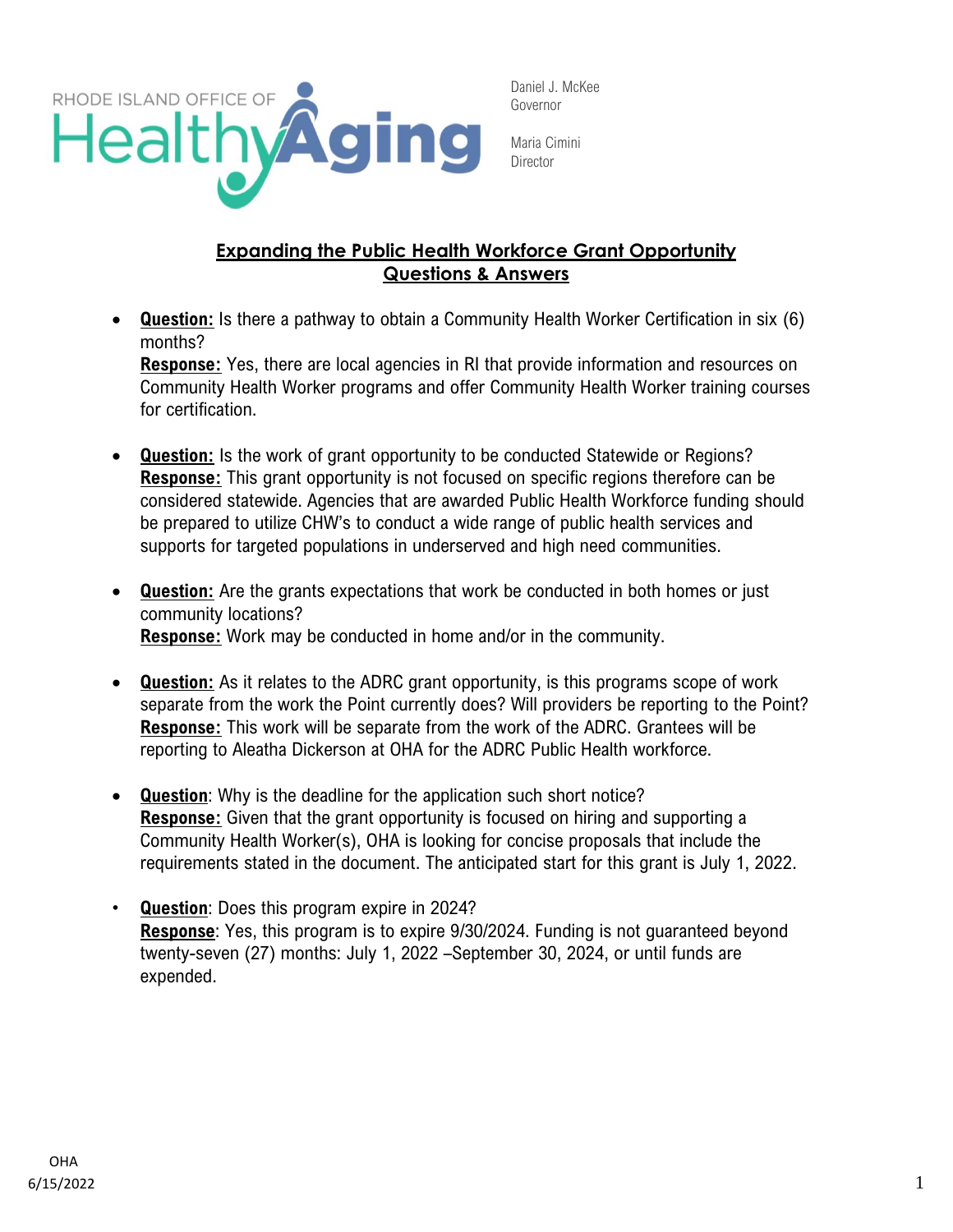

Maria Cimini **Director** 

- **Question:** Will there be one or multiple awards? **Response:** Two (2) grants will be awarded: one (1) for the ADRC Public Health Workforce; and one (1) for the SHIP Public Health Workforce.
	- **Expanding the Public Health Workforce within the Aging and Disability Networks: Aging and Disability Resource Center (ADRC) Networks:** This program aims to increase the number of public health professionals within the ADRC/ No Wrong Door (NWD) System network to address the unique needs of adults with disabilities and older adults aged 60 and over and their caregivers through the support of wages and benefits for these professionals.
	- **Expanding the Public Health Workforce within the Aging and Disability Networks: State Health Insurance Assistance Program (SHIP)**: This program aims to increase the number of public health professionals within the SHIP network to address the unique needs of Medicare beneficiaries through the support of wages and benefits for these professionals.
- **Question:** Is the award amount listed the total available state-wide? **Response:** The amounts listed in this grant opportunity are the maximum for each individual grant. The aggregate funding amount pursuant to each GRANT OPPORTUNITY will be made available for twenty-seven (27) months: July 1, 2022 –September 30, 2024, or until funds are expended.

The funding amounts for the two (2) separate grant opportunities are as follows:

| <b>Program</b>                                                                                | <b>Funding Amount</b> |
|-----------------------------------------------------------------------------------------------|-----------------------|
| Expanding the Public Health Workforce: Aging and<br>Disability Resource Center (ADRC) Network | \$91,473.31           |
| Expanding the Public Health Workforce: State Health<br>Insurance Assistance Program (SHIP)    | \$105,082.00          |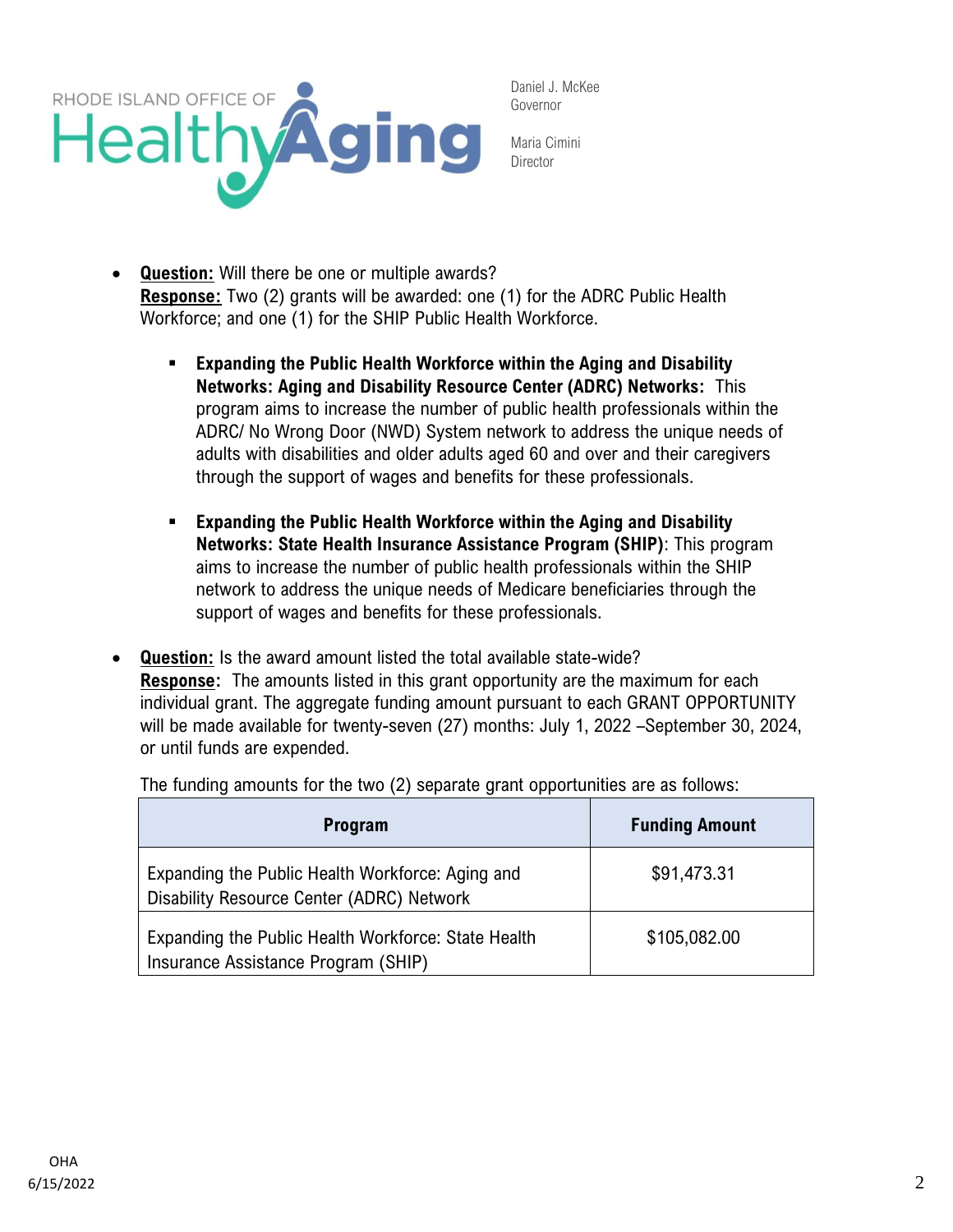

Maria Cimini **Director** 

- **Question:** Are other necessary expenses such as travel reimbursement, office supplies, and supervision time from the Program Director allowable expenses? **Response:** Travel, supplies and training expenses for new community health workers may be included in the budget. The funding may only be utilized for new staff to expand capacity.
- **Question:** Can we include the cost for the required certification for the Community Health Worker in the budget line item "Other"? **Response:** Yes.
- **Question:** Will OHA share questions and answers from other providers so that we can all learn from that process and have the same information? **Response:** Yes.
- **Question:** Are we required to demonstrate Board approval of this application or only if our Board requires such approval be secured prior to submission? **Response:** The agency is required to demonstrate Board approval of this application.
- **Question:** Subcontracts are allowed according to this grant opportunity. For the CHW SHIP grant, does that mean that if a subcontractor is used, they must hire a CHW to complete the work? **Response:** Yes. In both grant opportunities subcontracts are permitted, provided that their use is clearly indicated in the applicant's proposal, and the subcontractors proposed
	- are identified in the proposal.
- **Question:** Are there plans to augment grant funding with Medicaid billing for Community Health Worker services? **Response:** No, not for this grant opportunity.
- **Question**: Will the CHW only provide SHIP services for clients over age 65 and the disabled community? **Response**: The SHIP Public Workforce target audience is Medicare beneficiaries. The duties of the CHW under this grant will have an emphasis on providing COVID-19 information and services.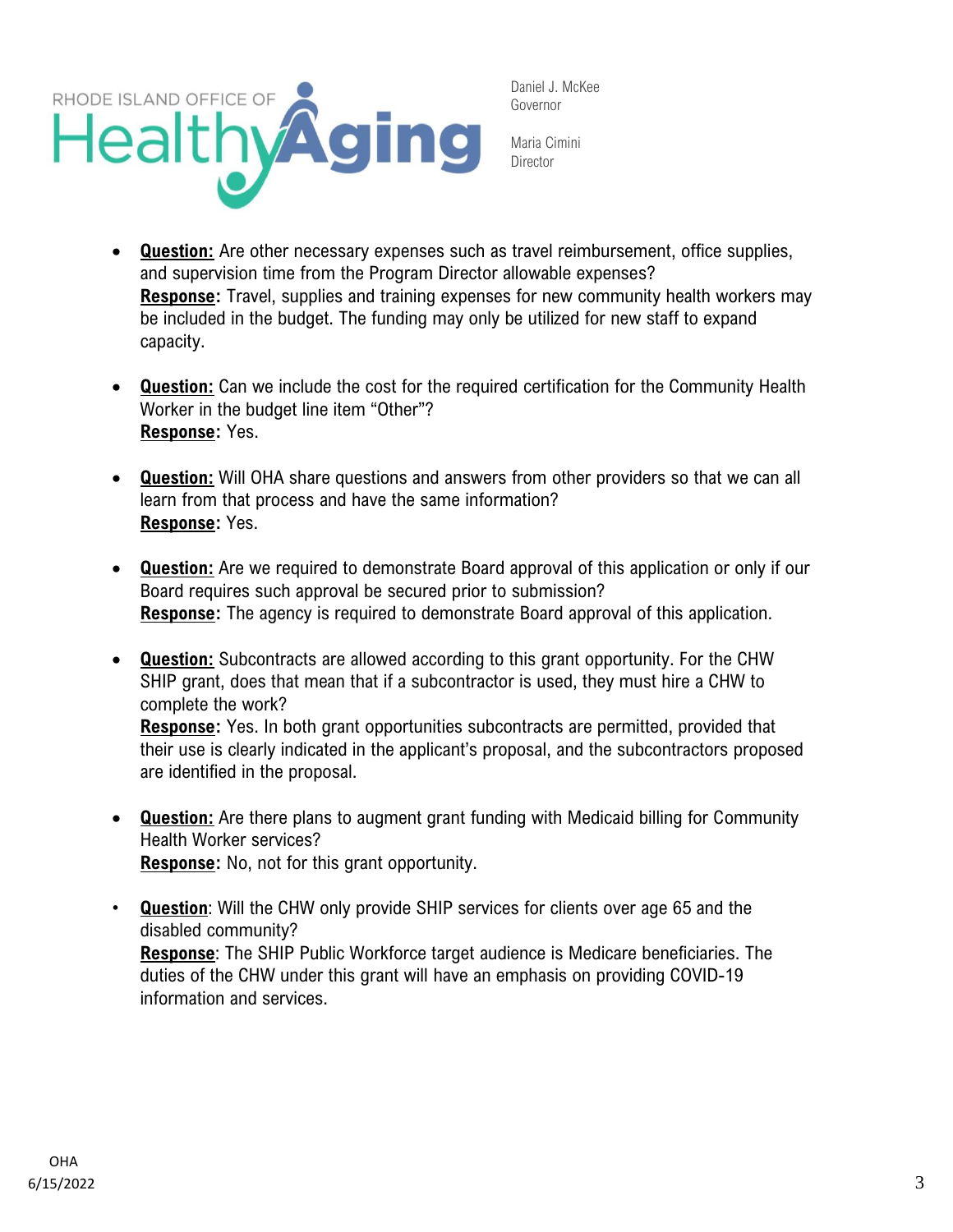

Maria Cimini **Director** 

- **Question:** When OHA changed its invoicing policy from quarterly to monthly, I requested to continue invoicing quarterly for our Title III B, D, and Integrated SHIP grants. OHA allowed this request. Can we request quarterly invoicing for this grant as well? **Response:** Agencies are responsible for maintaining electronic documentation as required and submitting invoices each month to OHA. A request to submit invoices quarterly should be emailed to the designated contract manager for each grant opportunity.
- **Question**: A few of the questions in this document reference information very specific to business/ non-profit entities. Do these also apply to me if I am part of a municipality? **Response**: No, not all of the questions apply to municipalities. If there are questions or concerns that arise please email those directly to Aleatha Dickerson at Aleatha.Dickerson@oha.ri.gov.
- **Question**: This Request for Proposal (RFP) document states the contract is a 26-month period but the awards from 7/1/2022 to 9/30/24 and this would result in a 27-month contract is this correct? **Response**: Yes, the correct amount of time is 27 months. All documents will reflect this change moving forward.
- **Question**: Currently within the state of RI the waitlist for CHW certification is 12 months based on number of trainers and size of class, can the 6 months be waived if staff are on a waiting list?

**Response**: The length in which a CHW becomes certified by the Rhode Island Certification Board (RICB) depends on the amount of previous work/volunteer experience they have (one of the RICB's requirements is 1000 hours of CHW-related work). A participant may become certified closely after the training has concluded if they have already completed the 1000 hours and additional requirements. If a participant enters the training with very minimal hours of CHW-related work, it will usually take around 3-6 months to complete the 1000 hours before they can submit their application for review. With an anticipated start of July, the awarded grantee should be prepared to begin the scope of work duties once the contracts are approved.

• **Question**: The average hourly pay for a CHW in the state of RI is approximately \$19.45 /hr the current budget amounts would not cover the position for twenty-seven (27) months as salary and fringe alone for the term would be for 1 CHW is \$110,939 approximate, not including any other budgeted item is the budget negotiated. As the current aggregate budget would not cover all expenses associated with RFP.